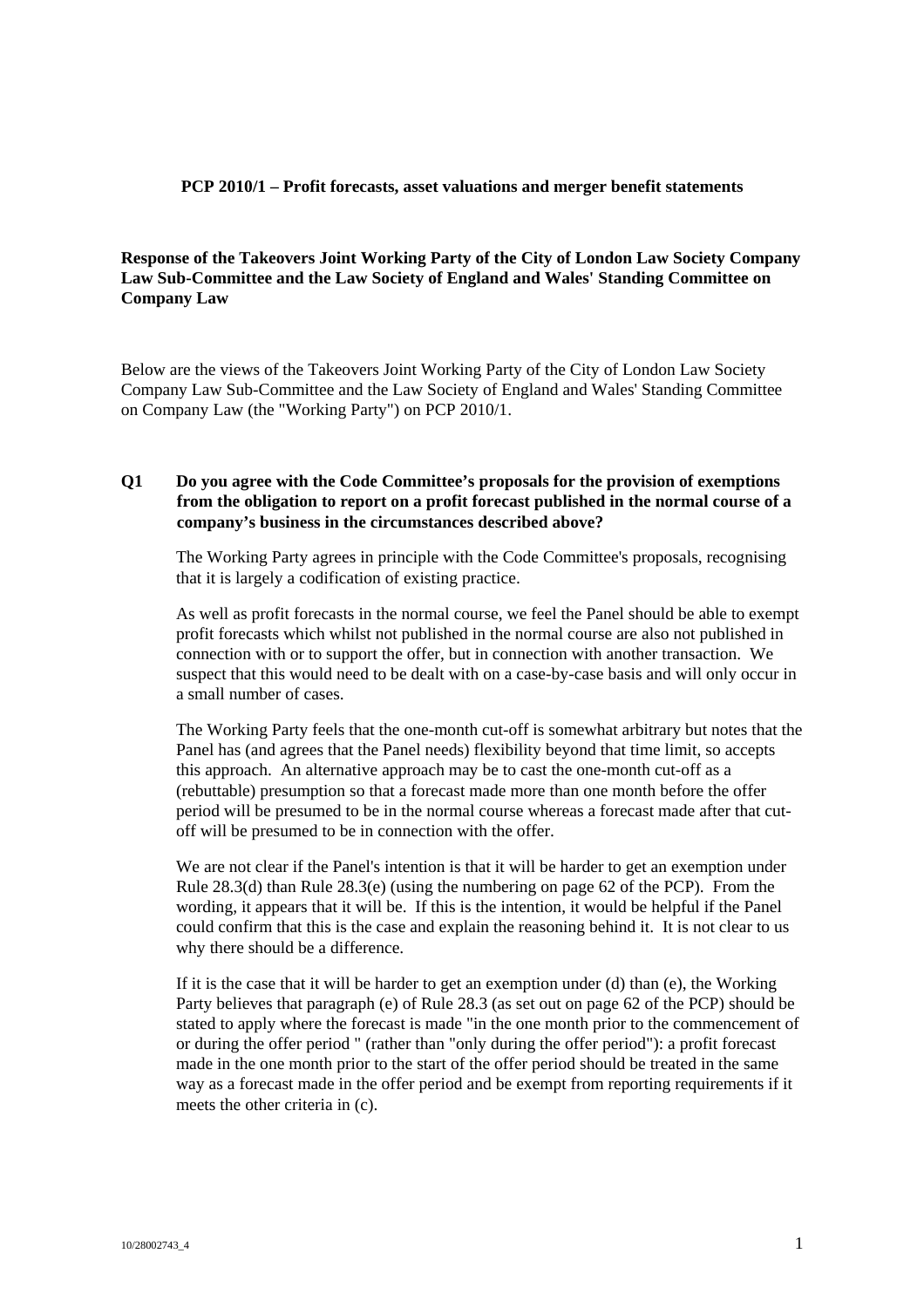#### **Q2 Do you agree that the Code should provide for dispensations from the requirement for an opinion of a named independent valuer to support a normal course asset valuation in the circumstances set out above?**

The Working Party agrees with the Code Committee's proposals but suggests that the word "normally" be inserted between "will" and "be" in Rule 29.1(d).

## **Q3 Do you agree that Rule 28.6(c) should be amended as proposed to provide an exemption from reporting for an unaudited profit estimate for a completed period reported in an interim management statement?**

The Working Party agrees with the Code Committee's proposals.

# **Q4 Do you agree that Rule 28.6(c) should be amended as described to provide an exemption from reporting for unaudited statements of interim results reported by companies admitted to trading on AIM or PLUS?**

The Working Party agrees with the Code Committee's proposals.

## **Q5 Do you agree that the Code should treat profit forecasts and estimates for part of a business in the same way as forecasts for the whole of the business?**

The Working Party agrees with the principle of the Code Committee's proposals. However we have concerns that (a) there is no materiality test here, and (b) a wider range of exemptions will be required in respect of parts of a business. For example, many UK listed companies have listed subsidiaries or associates, or joint ventures or investments which in each case disclose trading performance ahead of the listed company subject to the Code, or give earnings guidance. Whilst the principles applied to the listed company itself as regards exceptions would obviously also apply to parts of the business, we are concerned that they will be insufficient, in particular in the context of hostile offers. In the absence of a broader set of exemptions we envisage that there will frequently be arguments about reporting requirements in hostile bids on parts of the business, which (a) are not directly controlled by the parent offeror/ offeree, (b) are not material, (c) are simply following normal practice, e.g. publishing an interim management statement, when the burden of reporting becomes disproportionate given relative size. We believe this needs to be addressed by the Code Committee.

## **Q6 Do you agree with the proposals to expand the application of the rules on merger benefits statements to cover other statements as described above and to introduce a new definition of a "quantified effects statement"?**

The Working Party agrees in principle with the Code Committee's proposals. We do however feel that the new Rule 28.10 should start with the words "Except with the consent of the Panel…." to make it clear that the Panel has discretion to exempt a particular statement which does not fall within the provisions of Rule 28.10 (b). This is particularly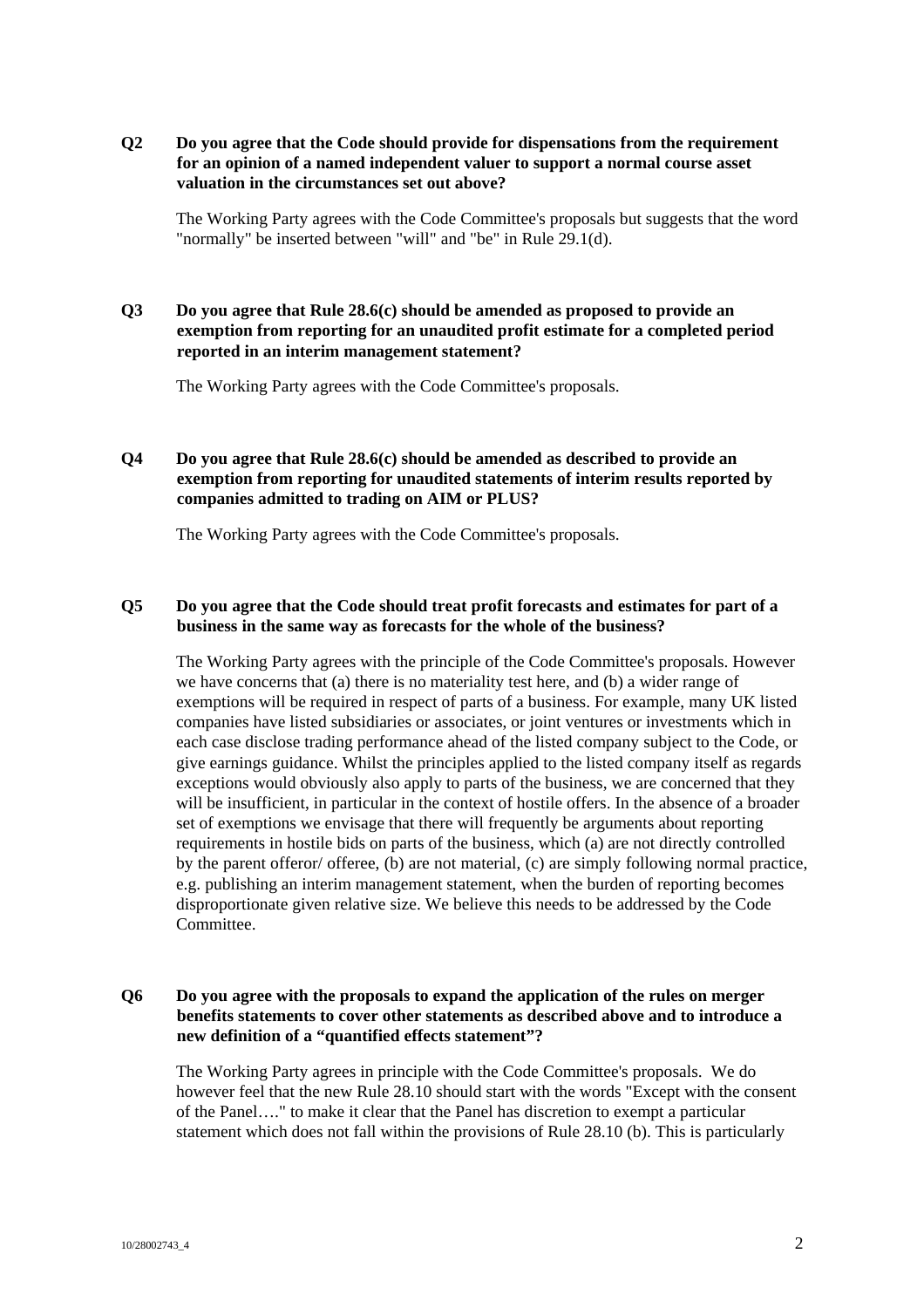important as the requirements are being moved from a note (i.e. Note 8 to Rule 19.1) into a Rule.

## **Q7 Do you agree with the proposals relating to the circumstances in which reports may be required on "quantified effects statements"?**

See our comments on Q6 above.

#### **Q8 Do you agree that Rule 28.3(c) should be deleted?**

The Working Party agrees with the Code Committee's proposals.

## **Q9 Do you agree with the proposed amendment of Rule 28.6(a)?**

The Working Party agrees with the Code Committee's proposals.

#### **Q10 Do you agree with the proposed new Rule 28.11 and Rule 29.7?**

The Working Party supports the Code Committee's desire to avoid the use by offerors and offerees of analysts' forecasts and valuations as a means of leaking their own forecasts and valuations. We believe that is already caught by Note 4 to Rule 19.1.

As explained in the PCP, the main change in practice from the proposed Rule change is to clarify that parties to an offer may not refer to analyst consensus numbers, even where they have not adjusted those numbers or altered their presentation, or sought to imply their use as a proxy for the company's own forecasts.

The concern we have is whether by seeking to catch all references to analyst views, boards of offerees (in particular) are becoming overly constrained from even debating the merits of an offer. At the heart of any hostile offer is the question of whether its terms represent good value. That turns on, amongst others, key issues like valuations, earnings multiples, future earnings expectations and potential and quality of management. We are concerned that a broad constraint on any reference to analyst views will simply lead to offerors and offerees who do not seek to imply that their own expectations are consistent with a particular analyst's views, either (a) inevitably breaching the Code in their discussions with investors, or (b) being unable to have an informed debate with investors.

As indicated, we do see a difference between valid debate using analyst views as an objective support for value negotiation, on the one hand, and a party seeking to leak its own expectations for its performance by picking particular analyst numbers, on the other.

Accordingly, we are concerned that what seems like a logical extension of Note 4 to Rule 19.1, designed to support the objective of that Rule, will in fact assist hostile bidders by further limiting potential for value arguments to be debated. The UK focus on forecasts and projections is not shared in certain other major jurisdictions and a further extension of that regime seems to us potentially to risk missing the point of what is at issue and therefore needs debating in the context of a bid. The reporting rules in practice preclude forecasts of